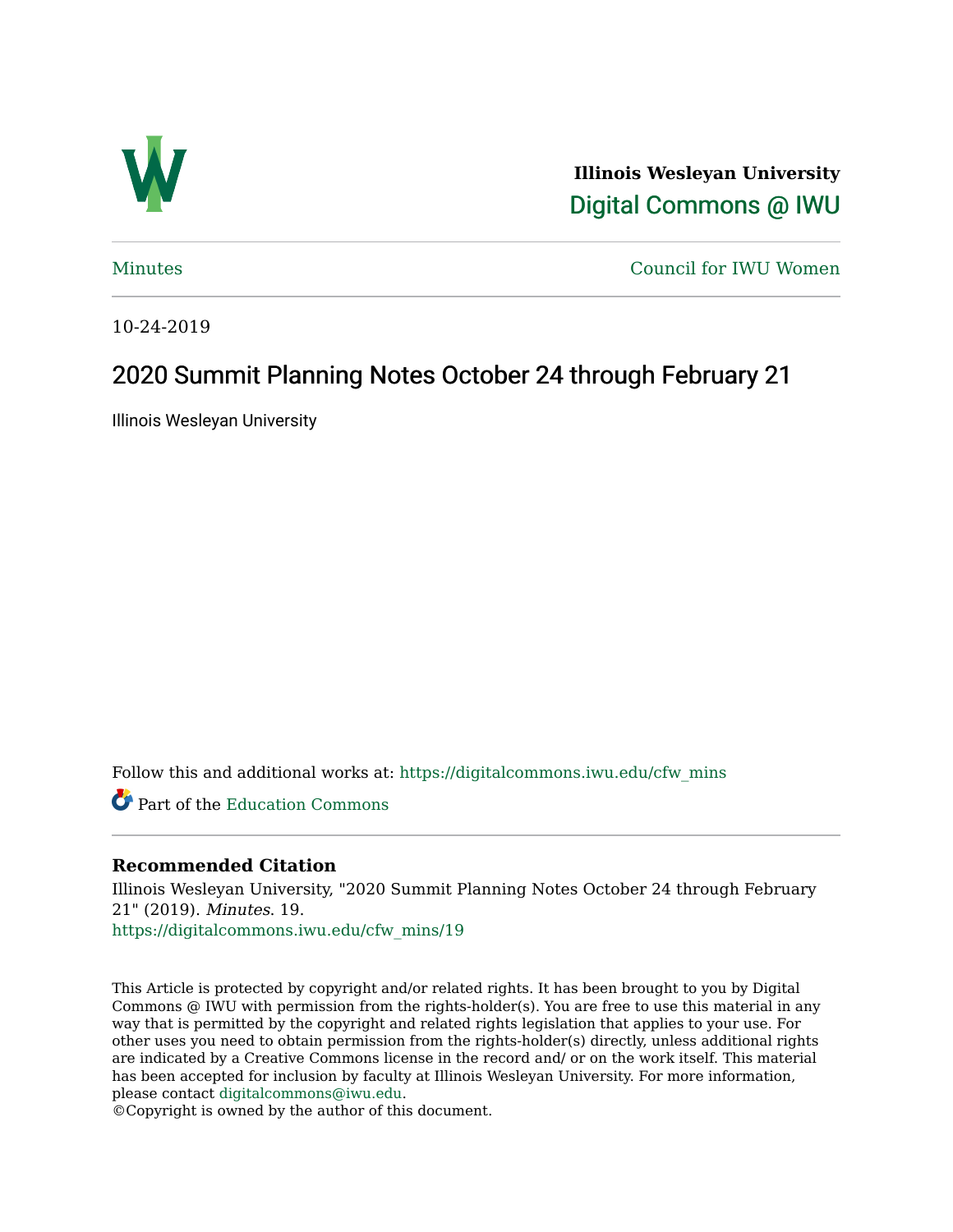### **Summit Planning Notes October 24 through February 21**

## **October 24th meeting**

Stay with Summit for 2020 with a discussion / vote on new name at Annual Meeting

Theme: Hearing Different Truths Embracing Different Truths

Exchanging Truths

Sharing Truths - more impactful - consensus theme Sharing Stories - safe

Need to make sure we help understand that sharing truths is about sharing lessons learned, experiences, etc. Helping others avoid pitfalls, etc.

MG to share with Adriane the theme consensus - completed and Adriane was in agreement.

Project Planning: Next steps

Create an outline of the weekend with what we have, who is current point person and what we need to fill in for the point person (see the summit outline already in Google Docs with updated notes

Set up all CFW meeting in November to share sessions and where we need point people, other ideas, etc.

This should also include other needs such as Table Captains

Set up ongoing meetings for Engagement Committee and send out invitations MG to send invites for Tues Nov 5th, 19th, Dec 3rd and 17th at 4:00

# **November 5th meeting**

Outline for ALL CFW Call Before call, ask Amy and Jackie need any help on their parts (Marilynn)

Adriane - website deadline for registration

Aim for mid December to open registration

Greets and Hosts - on Friday - Executive Committee and Chairs to make sure all guest feel welcome

Mock Interview person - Molly Rollings or Claudia Brogan (Gianina)

The Lounge - Alissa and/or Kelly Benante (Gianina)

Adriane - rooms for sessions, etc.

Wine and Cheese - Laine or ?? (if Laine says no) (Marilynn)

She Speaks - Molly McLay, , Kasey Evans (Adriane)

Dinner at Wilder House - Allecia or ?? (Gianina)

Reserve Rooms process

Hotels with a block room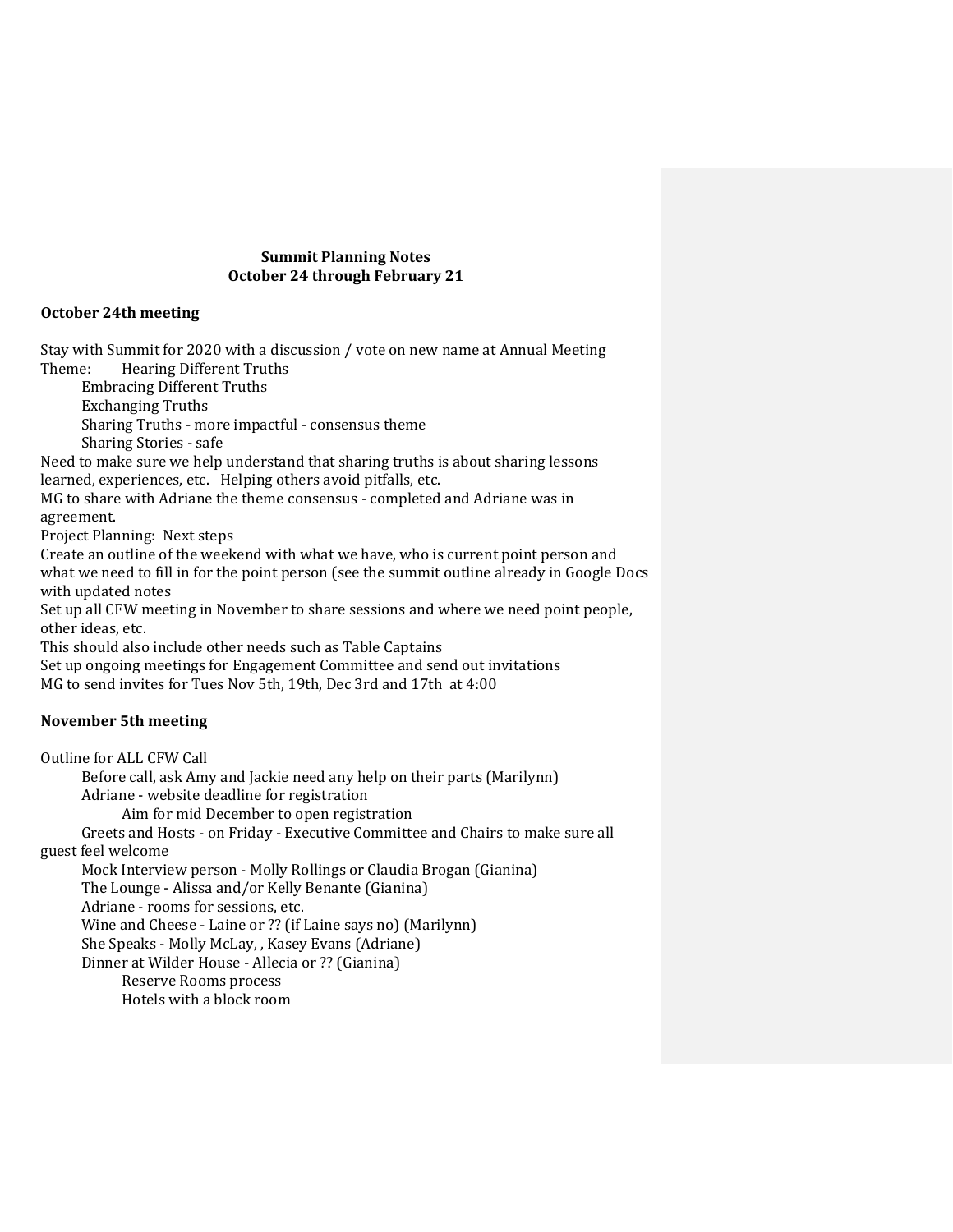Registration support - ask Adriane if Sara is our main person Saturday Ice Breaker - ask for Volunteer on call Polar Plunge - Kim Bankston, she will let us know if want someone else Greet and Hosts - various members to volunteer on call Mentoring Game - ask Amy and Jackie if need help (Marilynn) Budget - need someone to lead, ask for volunteers on call Lesson Learned - student members, recent grads and Council women (ask for volunteers on call)

While did not discuss on the phone, Marilynn will be glad to reach out to a few students to ask for their involvement

Marketing - contacts on campus (Tracy)

Project Plan Document: put on Google Docs. This will be updated to include more details, such as names. To be used by Engagement Committee to track progress on steps - a working document for Engagement Committee

Summit Outline - working document for use in creating registration info, etc. Adriane created last year, Gianina started the updating for this year. Will ask Adriane to let us know what else she needs.

## **November 19 meeting: Gianina, Kim, Kelly, Marilynn, Adriane**

Use Executive Committee and Chairs as Table Hosts versus asking for volunteers Documents on Google

Project Plan Deadlines Members and Involvement Lounge: Alissa Miller and Erin Milligan? Wilder House Dinner: Allecia Mock Interviews: Molly Rollings Notes from CFW Call - MG to draft and share with team before sending to all Friday Lunch: Expand to include all Alumni, students and staff/faculty now that Georgia is President

150 Years of Women

### **December 3 meeting: Gianina, Kim, Adriane**

- Outreach: Adriane will get email addresses for Kim to do outreach through Panhel, etc. So far no information is available about sororities doing Polar Plunge. Softball team has been confirmed as participating. Kim will work with Kim Nelson-Brown ○ ACTION ITEM: AP will send email addresses to Kim B
- Program:
	- Gianina offered to help with luncheon remarks and timeline.
	- Marilynn recommended getting students involved in planning and on panels to encourage student participation.